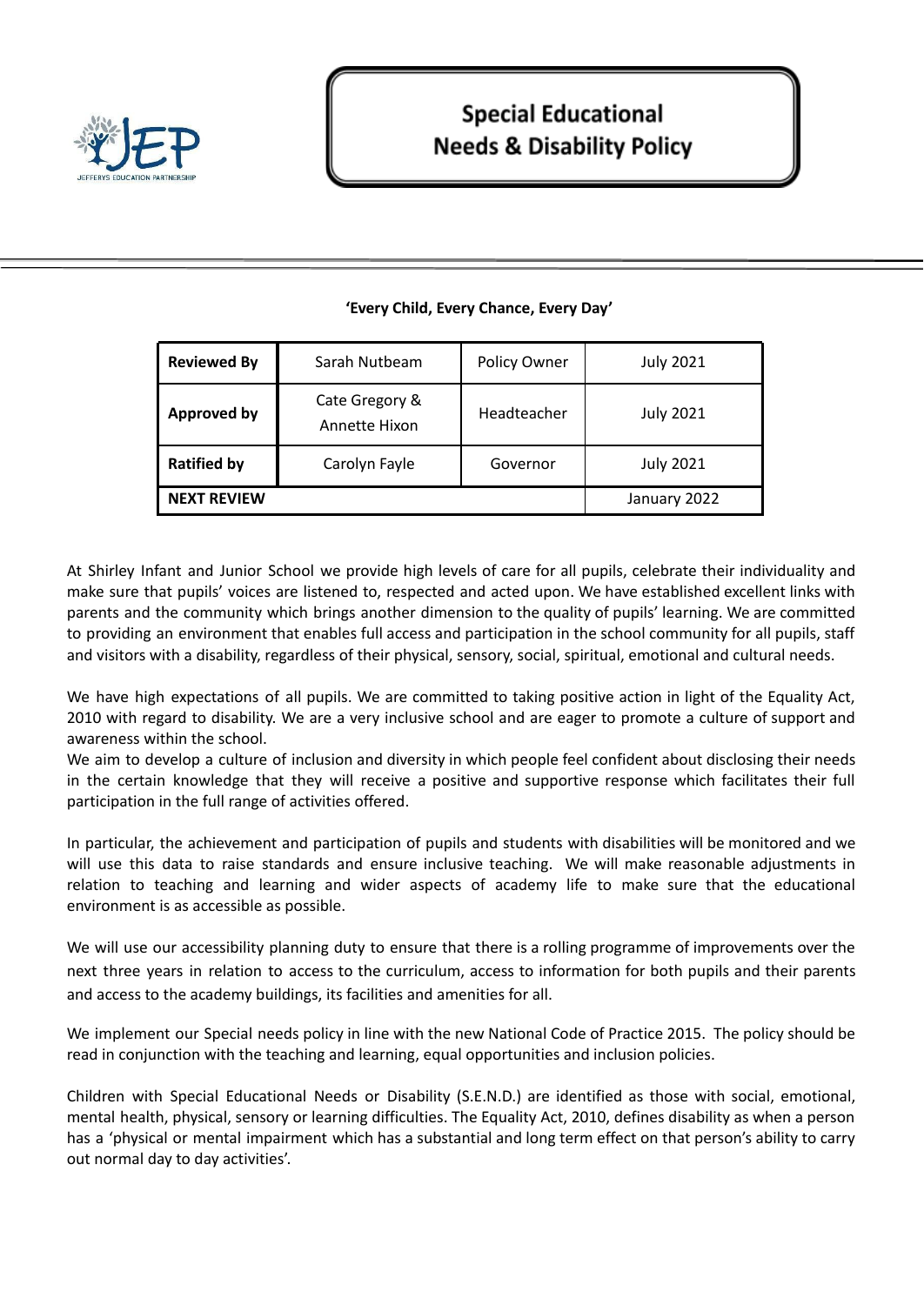### **AIMS**

- To provide a balanced and creative curriculum catering for individual needs and different learning styles.
- To provide a positive learning environment in which a wide variety of skills and talents are valued.
- To maintain a culture of understanding and tolerance.
- To promote a supportive climate in which staff, pupils and parents can communicate effectively.

### **OBJECTIVES**

- To identify any difficulty likely to impede a pupil's social and emotional development or their ability to learn.
- To support children's achievement using a variety of teaching and learning strategies.
- To support children's personal, social and emotional development through individual or group intervention work.
- To build on children's strengths.
- To encourage an understanding of differences.
- To work together to overcome difficulties, targeting children's needs and designing supportive individual targets or education plans.
- To encourage children to develop their full potential across the curriculum.
- To value pupil's contributions and encourage them to develop self-esteem.
- To develop a confident approach to learning.
- To encourage children to support each other.
- To foster links between home and school and offer parents the opportunity for regular communication with staff.
- To foster links between home and school and outside agencies to support the children and parents.

# **YEAR R**

Any areas of concern are discussed with parents as soon as they arise. If it is felt that a child would benefit from additional support, appropriate achievable targets are identified and discussed with parents. These targets can be worked on both at school and at home. Children are supported to achieve these targets on a regular basis. Learning in school within the curriculum is differentiated according to need. Relevant individual or group support is given by the teacher and Early Years Assistant within the normal Development Matters Curriculum Framework. In cases of very significant individual need additional staff or resources may be provided.

The names of children whose needs cannot be met by the normal classroom differentiation are placed on the special needs register as **SEN Support** as identified in the SEN Code of Practice.

A Learning Log is created for these children, listing individual targets and recording examples of work. This provides documentation to assist in the monitoring and discussion of the child's progress. The targets are shared with parents and children. Any need for additional adult support, specialist equipment or staff training will be identified as early as possible through liaison with Early Years settings and other professional bodies.

Children receiving Speech and Language Therapy from the Speech and Language Therapy service are monitored closely and they receive additional speech and language support from the school Speech and Language Support Assistant (SALSA) or Early Years assistants as detailed on their speech therapy target records.

# **EARLY SCREENING**

At the end of Year R there are some children for whom there are reasons for concern. The following criteria indicate cause for further assessment;-

- Emerging in all Early Years Foundation Profile areas,
- Cross laterality,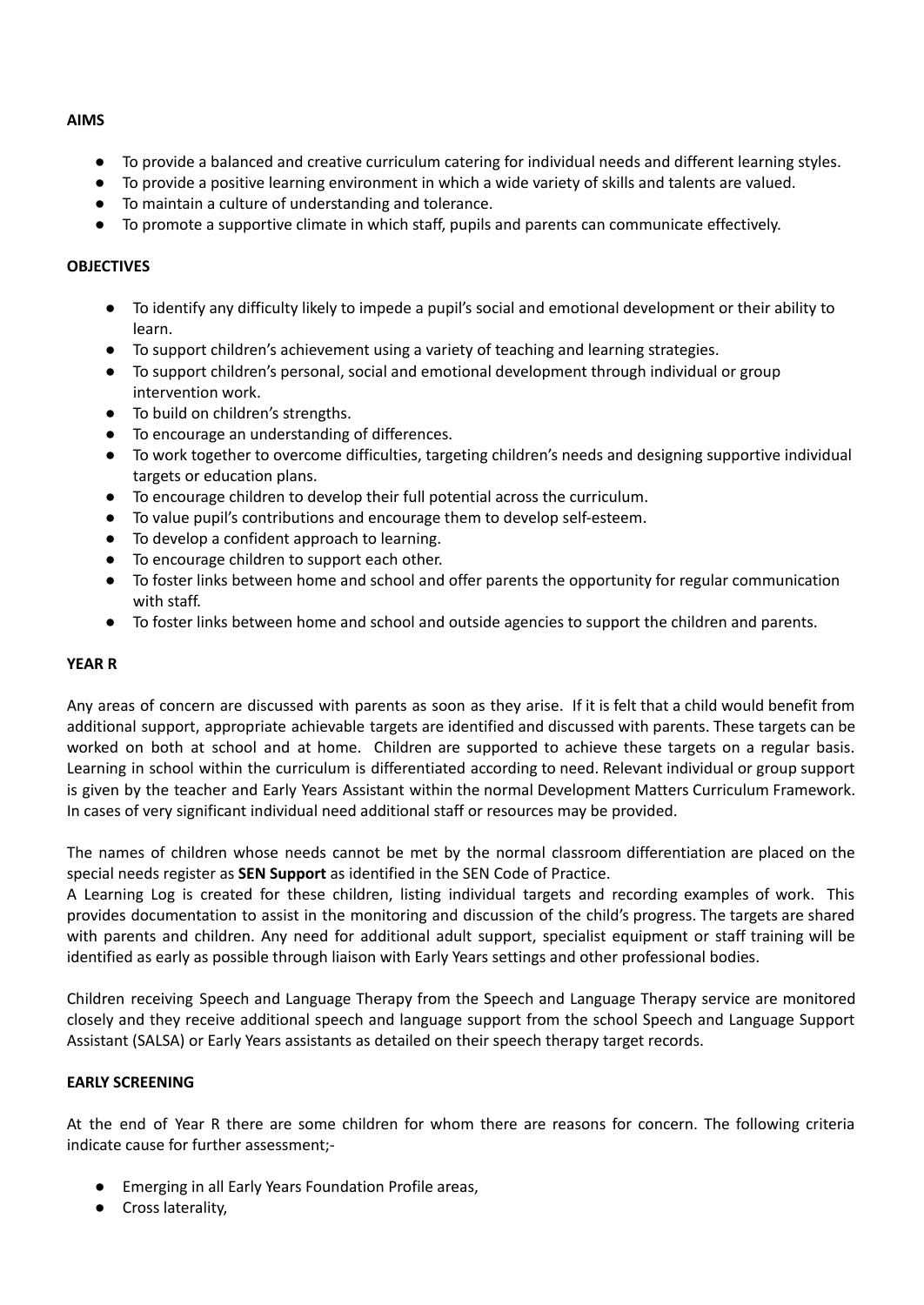- Below 10 initial sounds,
- Parental concern,
- Behaviour, social, emotional difficulties or mental health difficulties.
- Diagnosis of a Social/Communication disorder
- Involvement of outside agencies
- Impairment of sight or hearing or other disability

### **YEAR 1 & 2**

#### **Criteria for SEN Support**

- Severe social or emotional difficulties
- Reading/Writing /Maths tracking significantly below expectations at end of Y1 with evidence of intervention impact but low progress
- Involvement of outside agencies
- Impairment of sight or hearing
- Diagnosis of a Social/communication disorder
- Complex speech and Language difficulties

NB. Decisions regarding summer birthday children may be delayed until progress in the Autumn term of Year 1 has been monitored. Their needs will be carefully discussed with previous class teachers to ensure they are at an expected level of development for them.

### **YEAR 3 – 6**

#### **Criteria for SEN Support**

- A child has transferred from their previous school and is already receiving support at SEN Support level
- Reading/Writing /Maths tracking significantly below that of their **expected progress**
- Quality first teaching is failing to close the gap in a child's attainment and they are not making progress
- Involvement of outside agencies
- Impairment of sight or hearing
- Diagnosis of a Social/communication disorder
- Complex speech and Language difficulties

#### **PROCEDURES**

- Teachers are responsible for meeting the educational needs of all the children in their class. Planning, differentiation, careful monitoring and assessment includes the special individual or specific needs of any pupil. Teachers apply up-to-date, relevant and knowledgeable approaches to the teaching and learning of all pupils.
- Individual needs are supported mostly within the class situation, utilising resources and expertise available.
- The Infant and Junior Inclusion Lead (Sarah Nutbeam) and Junior School SENCO (Bridget Patten) and Infant School SENCO (Aimee Riley) consult on a regular basis with class teachers, offering support and monitoring the progress of children identified with specific needs. The SENDCo liaises with outside agencies where appropriate and makes applications for support where necessary.
- We identify children's individual needs as early as possible, through consultation, previous records or assessment procedures. Children at **SEN Support** status have an Individual Education plan, identifying specific targets to be worked on and listing the resources, including staff time, which will be needed to achieve those targets. These targets are sent home to parents on a termly basis, or discussed with them during parents' evenings. The targets are specific and achievable. They are monitored and reviewed regularly through the Assess, Do, Review process.
- Parents are involved in supporting their children in the achievement of their targets.
- Parental consent is always sought before outside agencies are involved.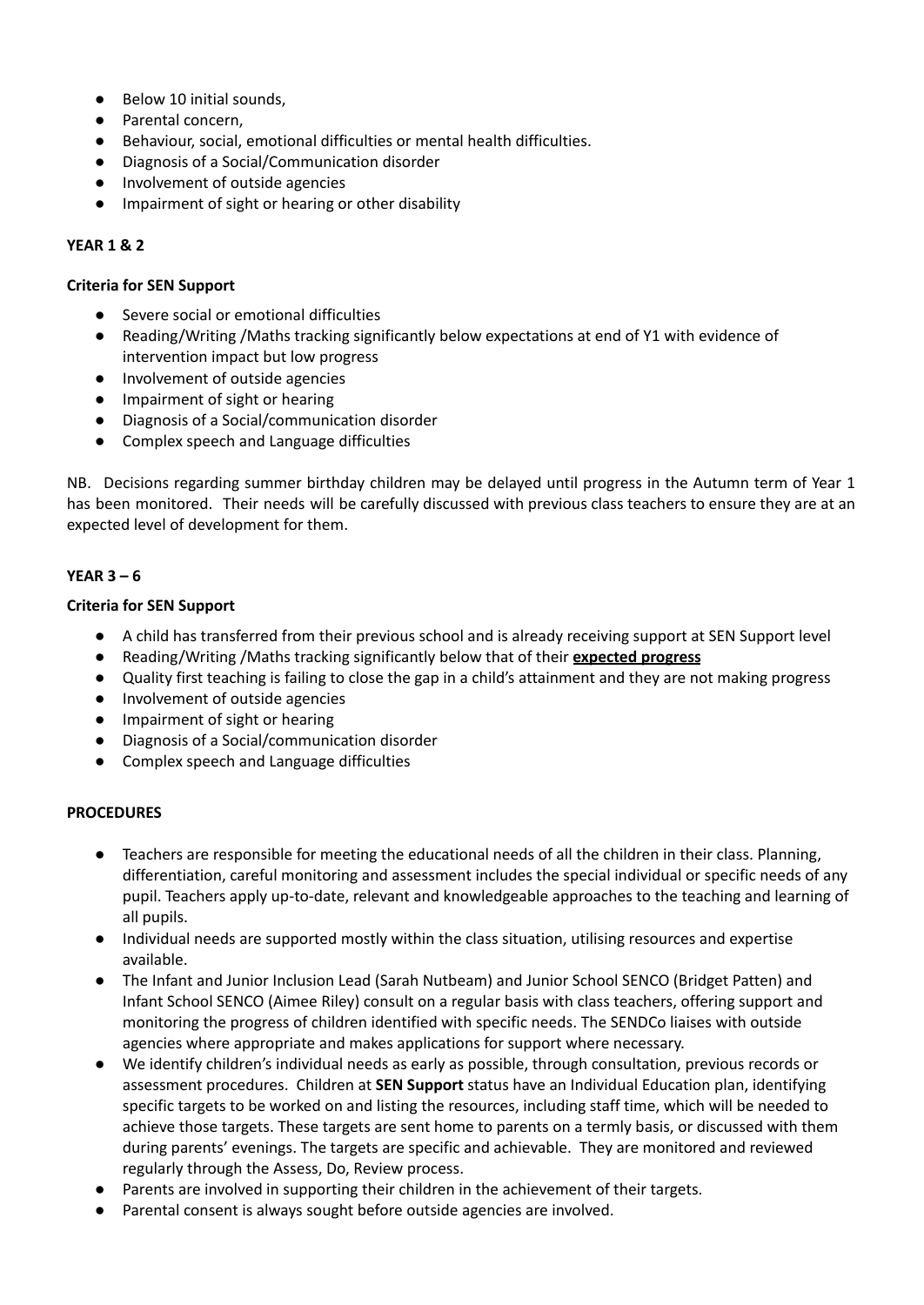- **SEN Support** refers to children for whom the help and advice of an **external agency** is sought, or following significant early intervention which has not resulted in progress. The children at SEN support status have complex and/or long term needs.
- **SEN Support** may also refer to children who have additional needs that do not impact on their learning. For these children Pen Portraits may be written and shared with members of staff who work with them. Pen portraits are designed to give key pieces of information which will support the child e.g. what they find hard, what is important to them, how you can help them and what they are good at.
- Contact is made with previous schools, establishments and any other relevant agencies to gain as much information as possible prior to children starting school.
- Support is given to individuals and groups of children by Teaching Assistants (TAs). TAs have a wide range of specific training and expertise. Small group support may take place within the classroom as part of the usual curriculum or individual programmes may be more appropriately placed in a quieter 1 to 1 situation. Training for all staff is developed and extended regularly.
- Teaching assistants liaise with teachers and work closely with children in a group or individual basis to support identified targets and to promote the acquisition of learning in a variety of lively and interesting ways.
- A provision map is drawn up to detail and monitor support across the school and for each child and groups of children. It is also an on-going record of current and previous intervention for individual children.
- Where the concern is behaviour, a regular diary is kept to assist in the identification and monitoring of particular behaviour difficulties. A challenging behaviour plan detailing strategies to manage challenging behaviour is written and shared with parents and key staff members.
- Support for individuals with emotional or social needs may be delivered by the school's Emotional Literacy Support Assistant (ELSA).
- Procedures for an Integrated Assessment, will be put in place when necessary, in liaison with the 0-25 team from the Local Authority. Pending a successful assessment, an Education Health and Care Plan with long and short term targets will be drawn up.
- Children who have an Education, Health and Care Plan may have a learning log. This will list the long-term targets set out in the plan as well as short-term targets for the current school year. It will also record the child's progress towards these targets, including photographs and pieces of work.

# **TRANSITION**

At the end of each year teachers review the targets and Learning Log and pass these and any behaviour diaries to the next teacher.

Transition programmes are arranged for children needing support in transition from Infant School or to Secondary School. Social stories can be written to help children 'get to know' their new setting and what to expect alongside additional transition visits.

Transition meetings involving other agencies, eg pre-school workers or liaison with other schools for mid-year transfers, are held when appropriate.

# **THE ROLE OF THE INCLUSION LEAD: SARAH NUTBEAM**

- To monitor and improve teaching and learning.
- To be accountable for good progress.
- To report to Heads of Schools.
- To line manage school SENDCos and support their professional development.
- To provide professional development for Teachers and Teaching assistants.
- Identify and monitor pupils with EHC plans.
- Liaise with outside agencies.
- To collaborate on EHCP reviews.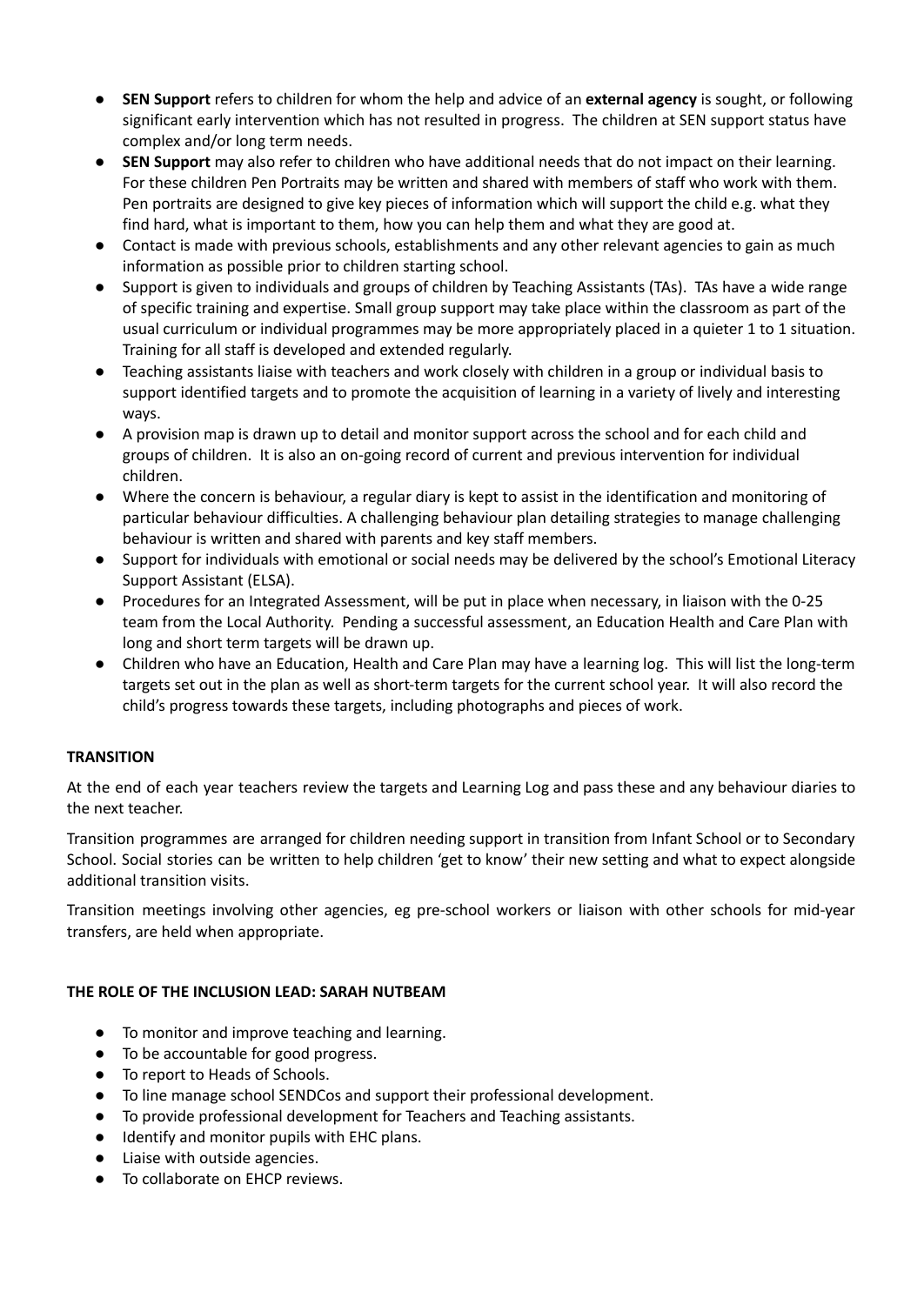- To liaise with and support teachers to develop and implement strategies to support pupils with social emotional, mental health or behavioural needs, regularly review and update plans.
- Deploy and manage adults within the inclusion team including: SENCO, ELSA, SALSA, family support worker.
- To liaise with parents involving them in their child's learning and progress.
- Prepares reports for EHCP submissions, PHIG requests, and CAHMs referrals.
- To prepare reports for Governors as requested and present to Teaching and Learning Committee.
- Liaises regularly with the Governor responsible for SEN, Carolyn Fayle.

# **THE ROLE OF THE SENDCO: BRIDGET PATTEN (Juniors) and AIMEE REILLY (Infants)**

- To provide support, advice and information for colleagues in the identification and assessment of children's needs.
- To promote the use of available expertise and resources within the school.
- To monitor and support the setting of individual targets and reviews progress made, in discussion with colleagues.
- To track the overall progress of children with special educational needs.
- To engage the support of relevant outside agencies.
- To establish liaison with other professionals.
- To co-ordinate the support offered to the child.
- To have regular meetings with 1-1 Teaching Assistants to support their role and identify professional development needs.
- To liaise with parents involving them in their child's learning and progress.
- To be available to take part in termly reviews.
- To co-ordinate EHCP annual reviews.
- To advise the Inclusion Lead where there are significant problems.
- To work with the Inclusions Lead to prepare information for Integrated Assessments and Annual Reviews.
- To prepare reports for EHCP submissions, PHIG requests, and CAHMs referrals.
- To order and provide resources to enable effective work to take place.

# **MANAGEMENT**

- The Executive Head teacher and Governing Body have overall responsibility for the effective education of all pupils and support the Inclusion Lead and SENDCO in that role.
- The Governor with responsibility for S.E.N.D. together with the Head teacher will ensure that children with S.E.N.D. are identified and receive appropriate provision.
- The Governor for S.E.N.D. reports regularly to the governing body.

# **FUNDING**

S.E.N.D. in school is funded according to the current Local Authority formula. This funding supports the employment of assistants and additional materials. When available, the school is able to draw on the expertise of:

- The Educational Psychology Service
- Occupational Therapists
- Physiotherapists
- Education Welfare Officer
- Social Services
- Behaviour Support Services
- Speech and Language Therapy
- CAMHS
- Outreach workers e.g. Springwell support.
- Family Support Worker
- Specialist teachers of children with visual or hearing impairment.